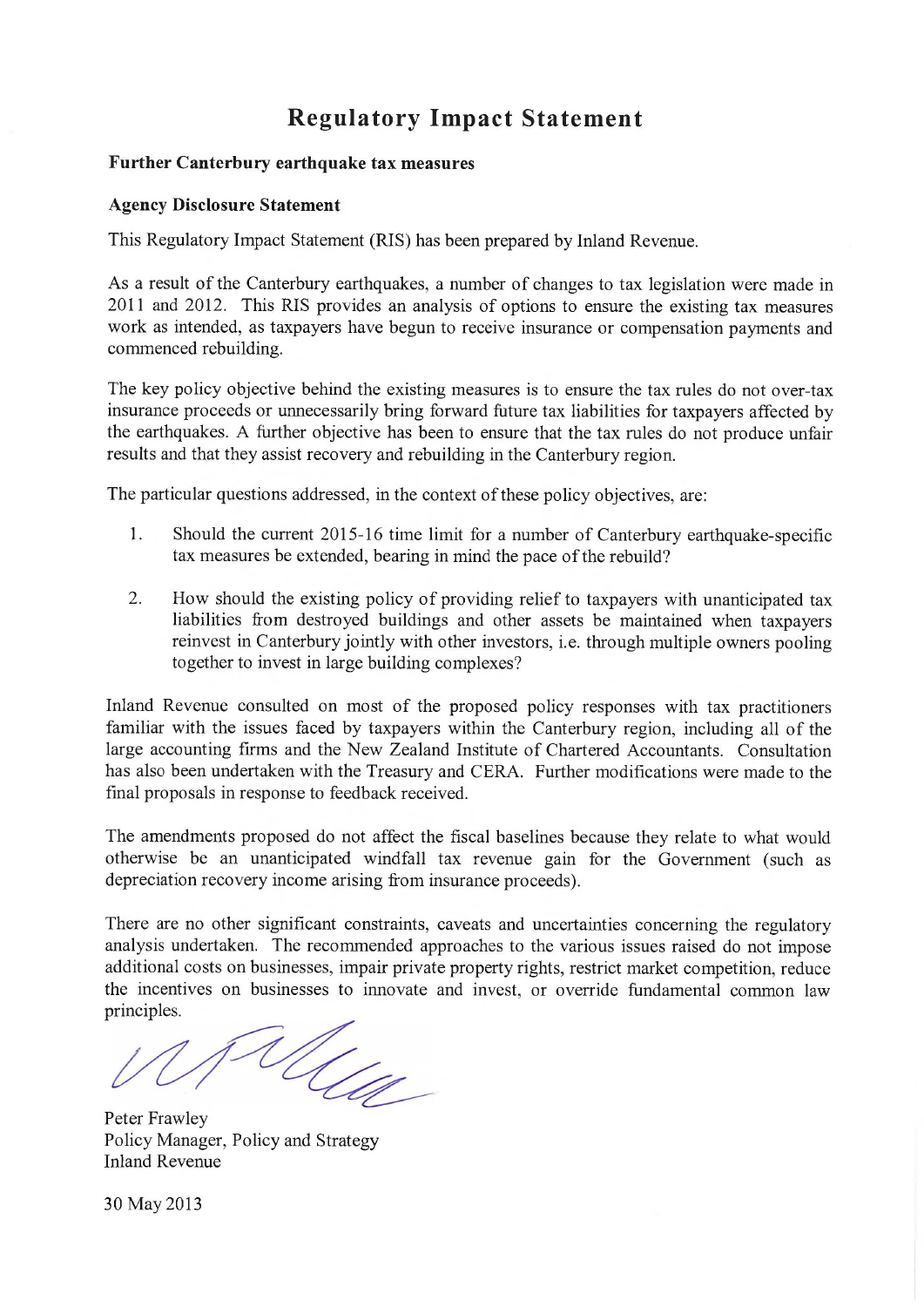### **STATUS QUO AND PROBLEM DEFINITION**

1. As a result of the Canterbury earthquakes, a number of changes to tax law were made in 2011 and 2012. These measures included deferring recognition of depreciation recovered in respect of certain assets ("roll-over relief'), and rules to smooth the timing of income recognition for insurance proceeds received for damaged assets.

2. The key policy objective behind the existing measures is to ensure the tax rules do not over-tax insurance proceeds or unnecessarily bring forward future tax liabilities for taxpayers affected by the earthquakes. A further objective has been to ensure that the tax rules do not produce unfair results and that they assist recovery and rebuilding in the Canterbury region.

3. Further tax issues have been identified as the Canterbury recovery plans have developed and the rebuild has commenced. These issues largely relate to ensuring that the existing tax measures work as intended in the context of the rebuilding activity taking place in Canterbury, rather than with providing additional "special relief' measures.

4. Two key issues have been identified:

### **I. Extending the 2015-16 time limit for Canterbury earthquake tax measures**

5. Tax measures introduced to address Canterbury earthquake-specific issues are due to expire at the end of the 2015-16 income year. This time limit was chosen to align with the date that CERA's special powers expire and with little knowledge of the pace of the rebuild and for how long the measures would be required. The relevant tax measures are:

- provision allowing unanticipated depreciation recovery income to be deferred by being rolled over into cost base of replacement asset ("depreciation roll-over relief') (s EZ 23B);
- roll-over relief for buildings and land on revenue account (s CZ 25);
- timing rules for smoothing income and deductions/disposal losses when insurance proceeds are received for depreciable assets (ss EZ 23G-F);
- provision regarding assets that are uneconomic to repair (s EZ 23C);
- provision capping depreciation recovery income arising under s EE 52 (s EZ 23D);
- amendment to the "available for use" depreciation rule (s EZ 23E);
- provision allowing deduction of expenses where income-earning activity was temporarily interrupted (s DZ 20); and
- provision allowing adjustment to assets under thin-capitalisation rules (s FZ 7).

6. As it is taking taxpayers longer to settle insurance claims and replace damaged property than first anticipated, the issue of extending the 2015-16 time limit has been raised.

### **II. Extension of depreciation roll-over relief to joint investment situations**

7. A Canterbury-specific rule was introduced in 2011 to allow the deferral of the claw-back of depreciation that ordinarily arises when insurance proceeds are received for items of depreciable property that have been irreparably damaged in an earthquake. It works by rolling over the depreciation recovery income to reduce the acquisition cost of replacement depreciable property.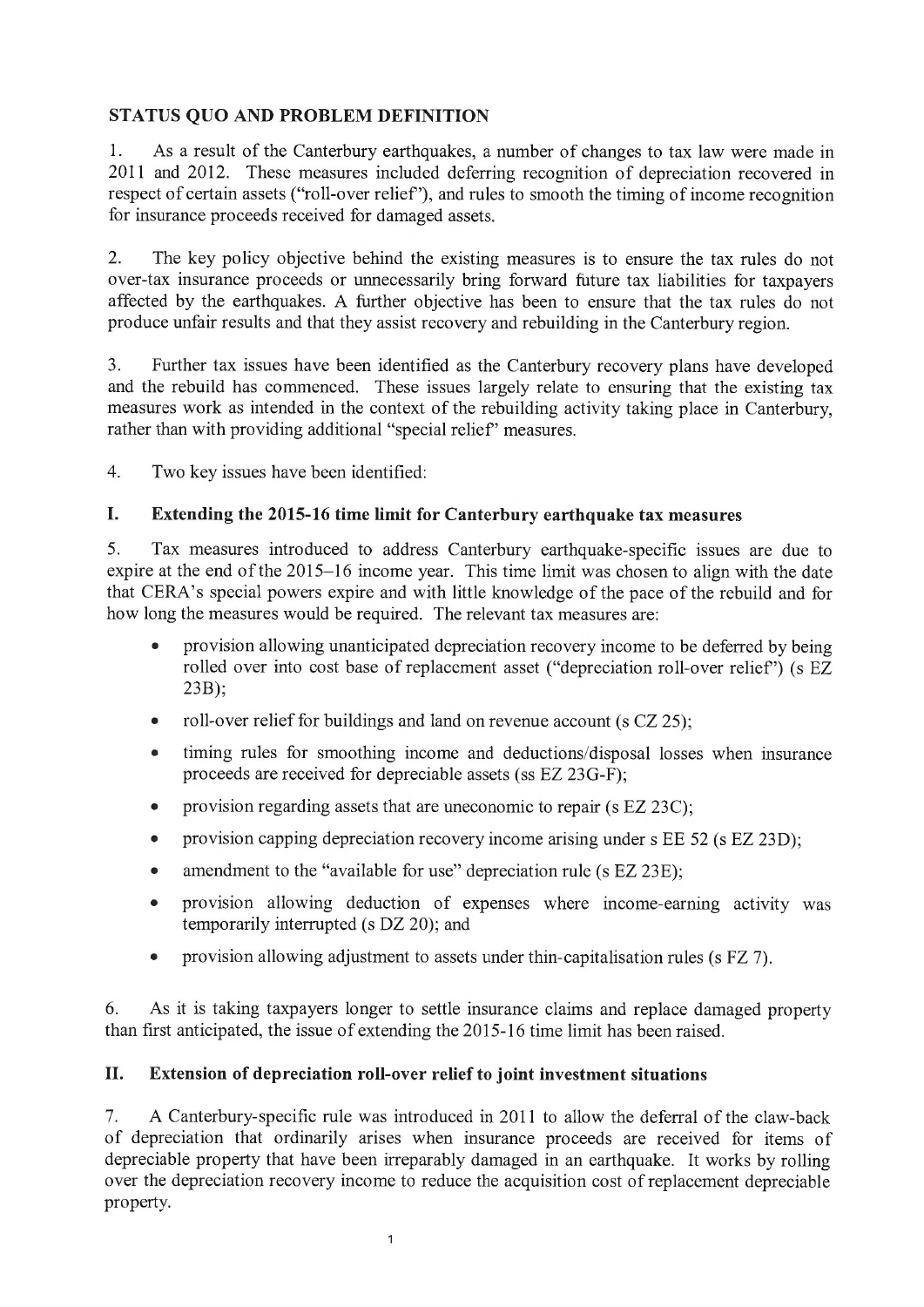8. The purpose of the rollover relief is to defer any unanticipated tax liability resulting from the destruction of insured depreciable assets in the earthquakes, and to assist the rebuilding in Canterbury.

9. When capital assets (buildings, plant and machinery) are purchased, there is no income tax deduction for that expenditure. However, depreciation is deductible while the asset is available for business use. Depreciation is an estimate of the decline in value of an asset as it is used to earn income. When an asset is sold or destroyed, the actual decline in value of the asset becomes clear. If the asset is sold for less than its depreciated tax value (tax book value), that loss is generally deductible since it demonstrates that depreciation was underestimated. If an asset is sold for more than its tax book value, then the depreciation deducted over the life of the asset was overestimated and the excess depreciation (the difference between the tax book value and the sales proceeds) is included as income. This is a clawing back of excess depreciation previously allowed and is known as "depreciation claw-back" or "depreciation recovery".

10. Many income-producing assets are insured. In these cases, assets are deemed to be sold for the value of any insurance proceeds received. If the insurance proceeds exceed an item's tax book value, any excess depreciation is clawed back as income.

11. The Canterbury earthquakes triggered an unanticipated tax liability for a significant number of taxpayers who owned depreciable assets. The purpose of the existing depreciation roll-over relief rule is to relieve this unanticipated tax liability.

12. The current depreciation roll-over relief is designed on the basis that the person who owned the damaged asset is the same person who will purchase the replacement asset. However, we understand that reinvestment in Canterbury is occurring through multiple owners pooling together to invest in large building complexes – this is partly because of CERA's requirements for the minimum size of new developments in the central city area, and also because of practical design issues, for example, with building foundations.

13. The current roll-over relief rule does not allow taxpayers who reinvest jointly to access roll-over relief, which means that such taxpayers continue to face an unexpected tax liability for their damaged depreciable assets.

### **OBJECTIVES**

### **I. Extending the 2015-16 time limit for Canterbury earthquake tax measures**

- 14. The objectives are to:
	- a) Ensure that the time limit for various Canterbury earthquake tax measures introduced in 2011 and 2012 is extended, to take into account that some taxpayers may not have replaced their damaged assets or settled with their insurance companies by the end of the 2015/16 income year.
	- b) Ensure that tax relief is provided only to those taxpayers who are genuinely committed to reinvesting in Canterbury, to assist in the recovery and rebuilding of Canterbury in accordance with the wider objectives outlined in paragraphs 1 and 2.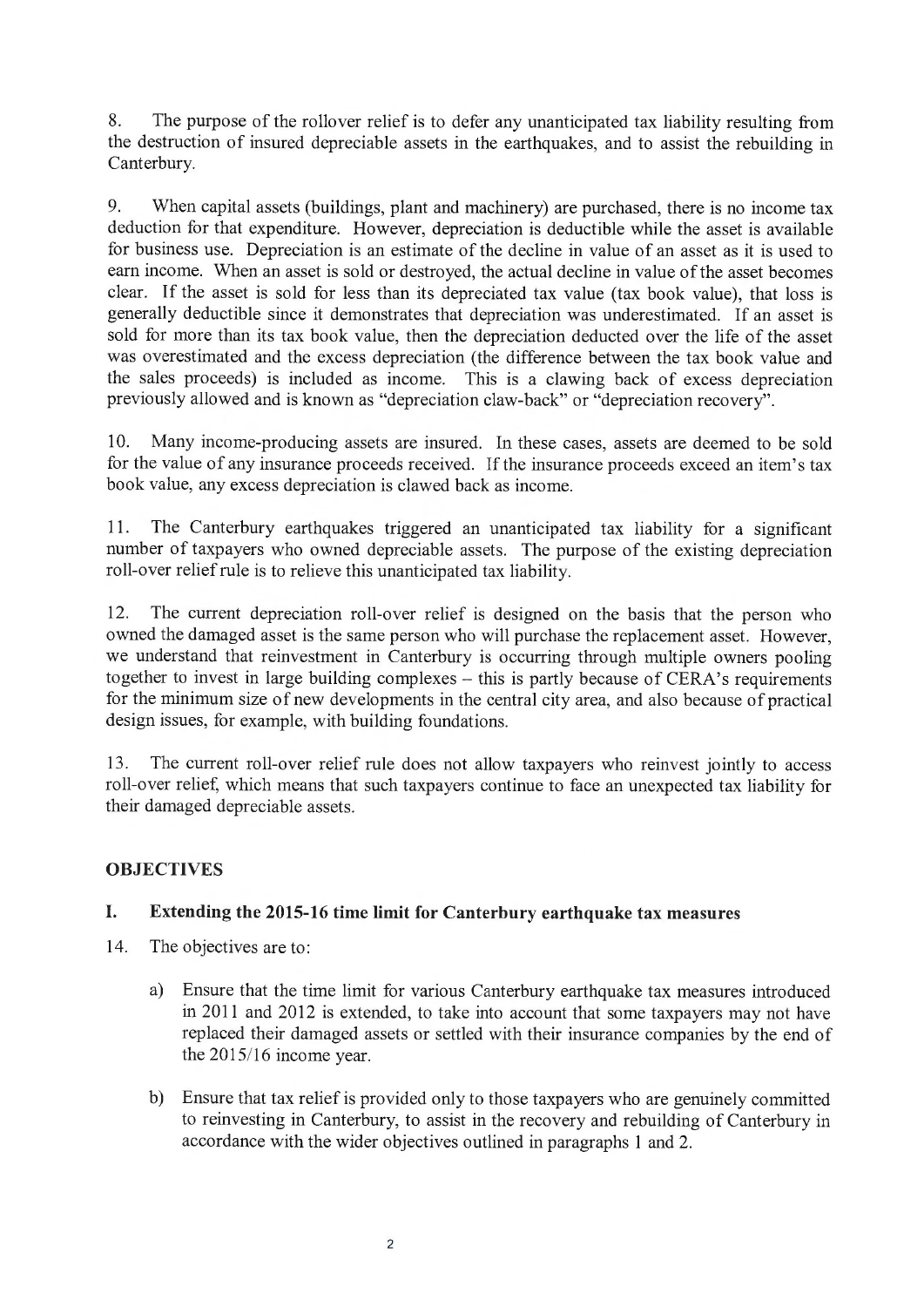### **II. Extension of depreciation roll-over relief to joint investment situations**

- 15. The objectives are to:
	- c) Extend the existing depreciation roll-over relief provision to ensure it is accessible to taxpayers seeking to rebuild in Canterbury but who are required to pool with other investors to invest in large building complexes. This necessity to pool with others is partly because of CERA's requirements for the minimum size of new developments in the central city area, and also because of practical design issues, for example, with building foundations.
	- d) Ensure the original policy intent behind depreciation roll-over relief is maintained, namely, ensuring taxpayers do not have an unexpected tax liability in relation to assets destroyed by the earthquakes and assisting in the rebuilding of Canterbury.

16. The outcomes are subject to a time constraint; any amendments must be enacted reasonably promptly and before the current 2015-16 deadline.

### **REGULATORY IMPACT ANALYSIS**

### **I. Extension of the 2015-16 time limit for Canterbury earthquake tax measures**

- 17. There are four options that may deal with the problem and achieve the objectives:
	- 1. Extending the time limit by 3 years to 2018-19 combined with requiring taxpayers who wish to access depreciation roll-over relief for buildings to show a firm commitment to rebuilding by the end of the existing 2015-16 time limit (preferred option).

This option involves requiring taxpayers to show a substantive commitment by the end of  $2015/16$  to reinvesting in Canterbury in order to access the extension of depreciation roll-over relief for the 2016-17 to 2018-19 income years. Such commitment could be demonstrated by, for example, applying for the relevant regulatory or planning consents by the end of 2015-16.

- 2. Extending the time limit by 3 years to 2018 -19;
- 3. Extending the time limit by a longer period, such as 5 years;
- 4. Extending the time limit combined with loosening the requirement in the existing depreciation roll-over relief rule that a taxpayer must complete the acquisition of any replacement property by the end of the 2018-19 income year, e.g. by replacing the requirement to "acquire" replacement property by a lesser form of commitment, such as partial construction by the end of the time limit.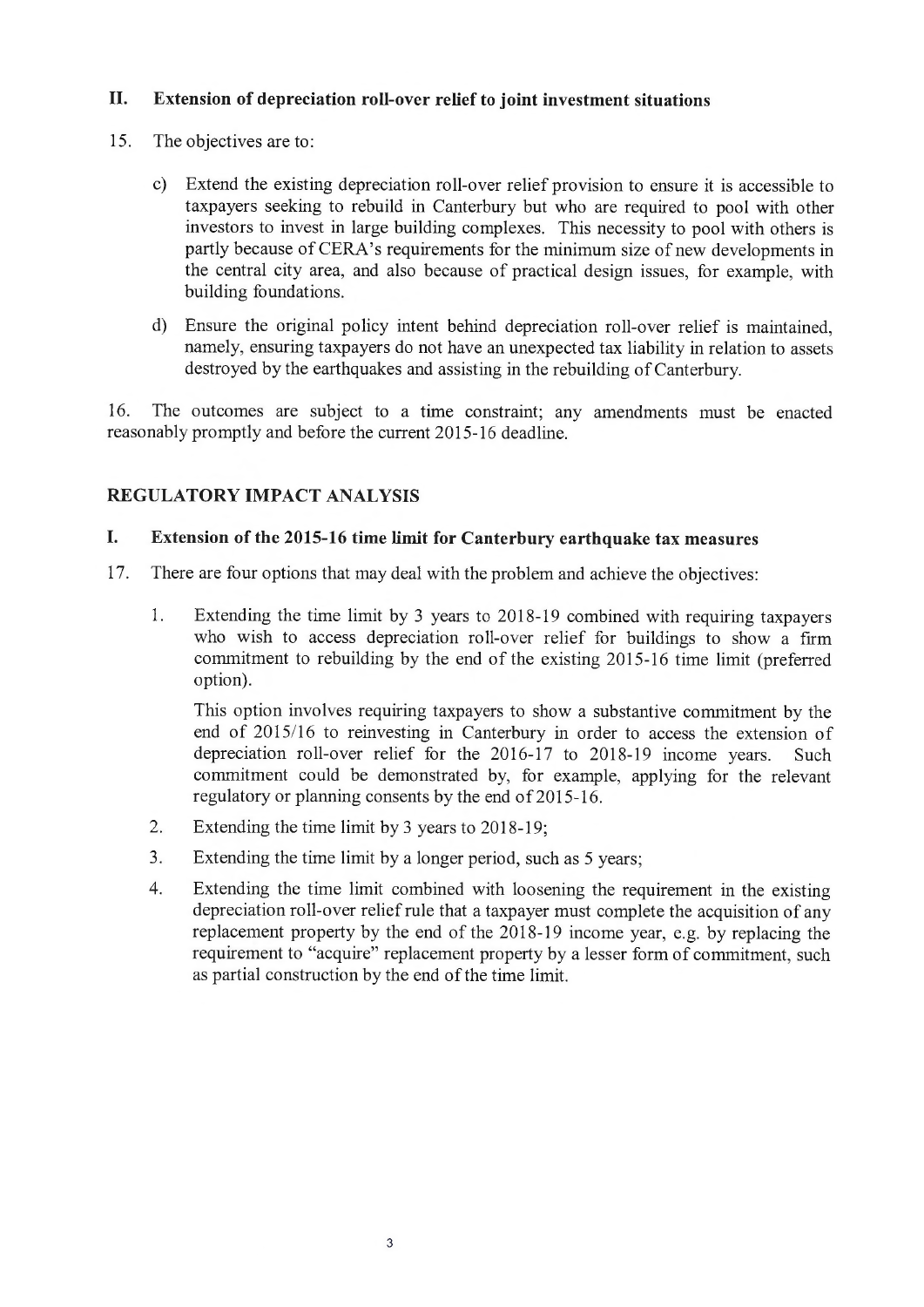| <b>Option</b>    |                                                                                                                                                                                             | <b>Impacts</b>                                                                                                                                                                                                                                                                                                                                                                                             |  |  |
|------------------|---------------------------------------------------------------------------------------------------------------------------------------------------------------------------------------------|------------------------------------------------------------------------------------------------------------------------------------------------------------------------------------------------------------------------------------------------------------------------------------------------------------------------------------------------------------------------------------------------------------|--|--|
| 1.               | Extending the time limit by 3 years<br>combined with requiring taxpayers to<br>show a firm commitment to rebuilding<br>by the end of the existing 2015-16 time<br>limit (preferred option). | This option meets the objectives of providing more time for<br>taxpayers to replace their damaged assets without facing<br>unexpected and/or unfair tax consequences and ensuring tax relief<br>is provided only to those who are committed to reinvesting, in<br>order to facilitate the recovery and rebuilding of Canterbury.<br>Improves status quo by providing tax relief for a longer period.       |  |  |
| 2.               | Extending time limit by 3 years.                                                                                                                                                            | This option meets the objective of providing more time for<br>taxpayers to settle with their insurance companies and replace<br>their damaged assets without facing unexpected and/or unfair tax<br>consequences but does not meet the objective of ensuring tax<br>relief is provided only to those who are committed to reinvesting.<br>Improves status quo by providing tax relief for a longer period. |  |  |
| 3 <sub>1</sub>   | Extending time limit for a longer period.                                                                                                                                                   | As above but for a longer period. Officials consider it is<br>preferable to have a slightly shorter time period to incentivise<br>investors to rebuild sooner rather than later. Improves status quo<br>by providing tax relief for a longer period.                                                                                                                                                       |  |  |
| $\overline{4}$ . | Extending time limit combined with<br>loosening current rule that requires a<br>taxpayer to construct or purchase any<br>replacement property by the end of the<br>2018-19 income year.     | As above but may introduce some uncertainty into the current<br>rules.                                                                                                                                                                                                                                                                                                                                     |  |  |

### *Social, environment or cultural impacts of all options*

18. There are no social, environment or cultural impacts to the options considered to address any of these issues. The groups affected by the amendments proposed are taxpayers that have assets damaged by the Canterbury earthquakes.

### *Net impact of all options*

19. The net impact of all options is to extend the period for which various tax measures apply to taxpayers affected by the Canterbury earthquakes, taking into account the pace of the rebuild.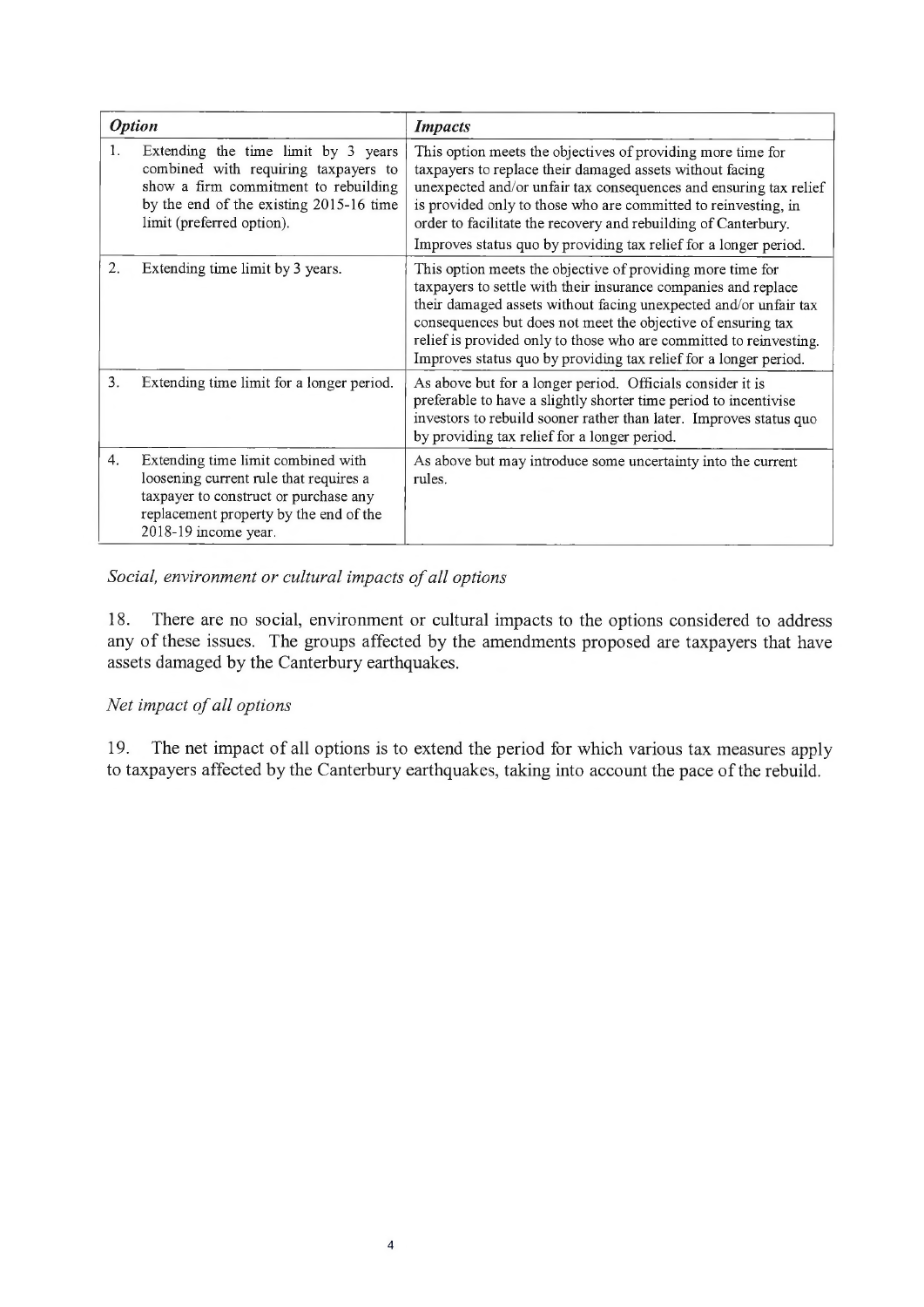# **II. Extension of depreciation roll-over relief to joint investment situations**

# 20. There are a number of options that may deal with the problem and achieve the objectives:

| <b>Option</b> one   | Depreciation recovery income remains with the original owner of the damaged building.<br>Depreciation recovery income crystallises when:                                                                                                          |  |  |  |  |
|---------------------|---------------------------------------------------------------------------------------------------------------------------------------------------------------------------------------------------------------------------------------------------|--|--|--|--|
|                     | the original owner exits the joint investment entity or goes into liquidation or<br>i.<br>bankruptcy; or                                                                                                                                          |  |  |  |  |
|                     | ii.<br>the replacement asset is disposed of.                                                                                                                                                                                                      |  |  |  |  |
|                     | The amount of depreciation recovery income that an investor can defer should be proportionate<br>to the ratio of their share of the cost of the replacement asset compared with the original cost of<br>their destroyed asset (Preferred option). |  |  |  |  |
| <b>Option</b> two   | Depreciation recovery income remains with the original owner. Any depreciation recovery<br>income is spread over a specified period, e.g. five years, instead of being taxed upfront. A<br>minimum level of investment applies. (Amortisation)    |  |  |  |  |
| <b>Option three</b> | Depreciation recovery income is transferred to the new joint investment entity and rolled into<br>the cost base of the replacement asset. Any depreciation recovery income crystallises when:                                                     |  |  |  |  |
|                     | the associated person decides not to acquire more replacement property;<br>i.                                                                                                                                                                     |  |  |  |  |
|                     | ii.<br>the association between the original owner and the person acquiring the replacement<br>is broken;                                                                                                                                          |  |  |  |  |
|                     | iii.<br>the original owner or associated person goes into liquidation or becomes bankrupt; or                                                                                                                                                     |  |  |  |  |
|                     | a person who is not associated with the original owner acquires an interest in the<br>iv.<br>replacement. (Associated investors)                                                                                                                  |  |  |  |  |
| <b>Option four</b>  | Combination of options 2 and 3:                                                                                                                                                                                                                   |  |  |  |  |
|                     | i.<br>When the original owner re-invests with associated persons, option 3 applies.                                                                                                                                                               |  |  |  |  |
|                     | ii.<br>Where an original owner reinvests with non-associated persons, the treatment under<br>option 2 applies. (Combination)                                                                                                                      |  |  |  |  |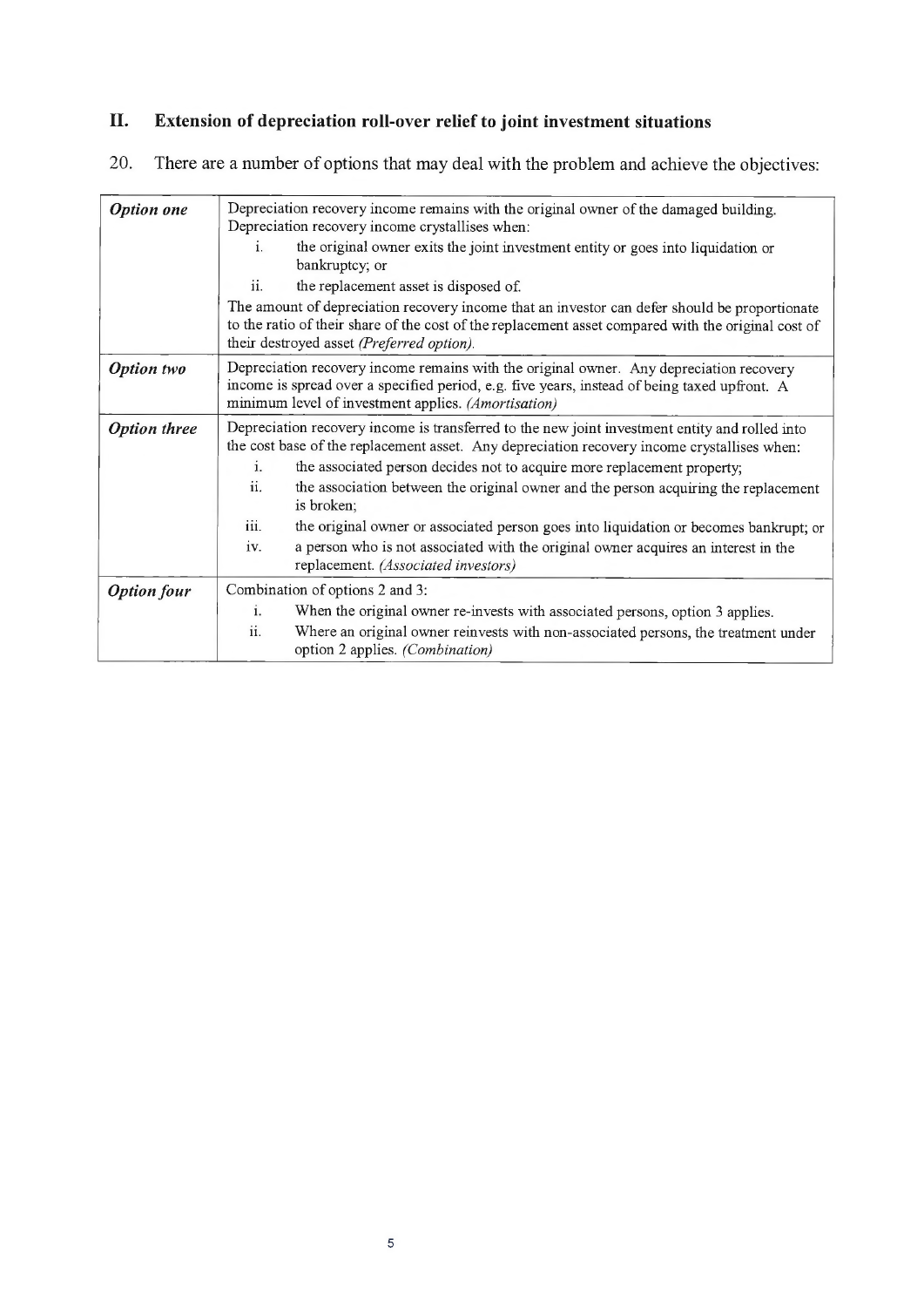# 21. The impacts of these options are summarised in the table below.

# Summary of impacts of options one and two

|                                                   | Meets<br><b>Object</b><br>ive? | <i>Impacts</i>         |                                                                                                                                                                                                              |                                                               |                                                                                                                                                                                                          |                                                                                                                                                                                                                                        |
|---------------------------------------------------|--------------------------------|------------------------|--------------------------------------------------------------------------------------------------------------------------------------------------------------------------------------------------------------|---------------------------------------------------------------|----------------------------------------------------------------------------------------------------------------------------------------------------------------------------------------------------------|----------------------------------------------------------------------------------------------------------------------------------------------------------------------------------------------------------------------------------------|
| <b>Option</b>                                     |                                | Fiscal/economic impact |                                                                                                                                                                                                              | Administrative/<br>compliance costs                           | <b>Risks</b>                                                                                                                                                                                             | <b>Net Impact</b>                                                                                                                                                                                                                      |
| One<br>(Preferred<br>option)                      | Yes                            | Tax system             | No fiscal implications. May assist in<br>reinvestment in Canterbury by deferring<br>tax liability.                                                                                                           | No administrative costs.                                      | None                                                                                                                                                                                                     | Improves status quo by extending depreciation<br>roll-over relief. Simpler to design and comply<br>with than other options.                                                                                                            |
|                                                   |                                | Taxpayers              | May act as a barrier to the winding-up<br>of companies (i.e. they may be kept in<br>existence solely to preserve relief).<br>However, probably only an issue where<br>company has non-taxable capital gains. | Less than status quo and<br>other options considered.         | None                                                                                                                                                                                                     |                                                                                                                                                                                                                                        |
| Two<br>(Amortisation)                             | Yes                            | Tax system             | No fiscal implications. May assist in<br>reinvestment in Canterbury by deferring<br>tax liability.                                                                                                           | Unlikely to have<br>administrative costs.                     | None                                                                                                                                                                                                     | Improves status quo by providing some<br>depreciation roll-over relief but imposes higher<br>compliance costs than preferred option.                                                                                                   |
|                                                   |                                | Taxpayers              | Provides some depreciation roll-over<br>relief but may be much less than under<br>existing roll-over relief.                                                                                                 | Higher compliance costs<br>than option one and status<br>quo. | Taxpayers would need to spread their<br>depreciation recovery income over the correct<br>period.                                                                                                         |                                                                                                                                                                                                                                        |
| <b>Three</b><br>(Associated<br><i>investors</i> ) | Yes                            | Tax system             | No fiscal implications. May assist in<br>reinvestment in Canterbury by deferring<br>tax liability.                                                                                                           | Unlikely to have<br>administrative costs.                     | May be hard to monitor compliance.                                                                                                                                                                       | Improves status quo by extending depreciation<br>roll-over relief to joint investment situations but<br>imposes higher compliance costs than preferred<br>option.                                                                      |
|                                                   |                                | Taxpayers              | May be complex to apply in practice<br>when there are a number of investors, as<br>would reduce cost base of new asset.                                                                                      | Higher compliance costs<br>than option one and status<br>quo. | May be complex to apply.                                                                                                                                                                                 |                                                                                                                                                                                                                                        |
| Four<br>(Combination)                             | Yes                            | Tax system             | No fiscal implications. May assist in<br>reinvestment in Canterbury by deferring<br>tax liability.                                                                                                           | Unlikely to have<br>administrative costs.                     | May need to monitor whether correct rule is<br>being used by a taxpayer - two different<br>taxpayers in similar situations may be subject<br>to different rules because of investment<br>structure used. | Improves status quo by extending depreciation<br>roll-over relief to associated investor situations<br>and providing limited relief in other joint<br>investment situations. Imposes higher compliance<br>costs than preferred option. |
|                                                   |                                | Taxpayers              | May impact on investment structures<br>used as extent of roll-over relief<br>depends on how investment structured.                                                                                           | Higher compliance costs<br>than option one and status<br>quo. | Taxpayers' relief would depend on investment<br>structure used.                                                                                                                                          |                                                                                                                                                                                                                                        |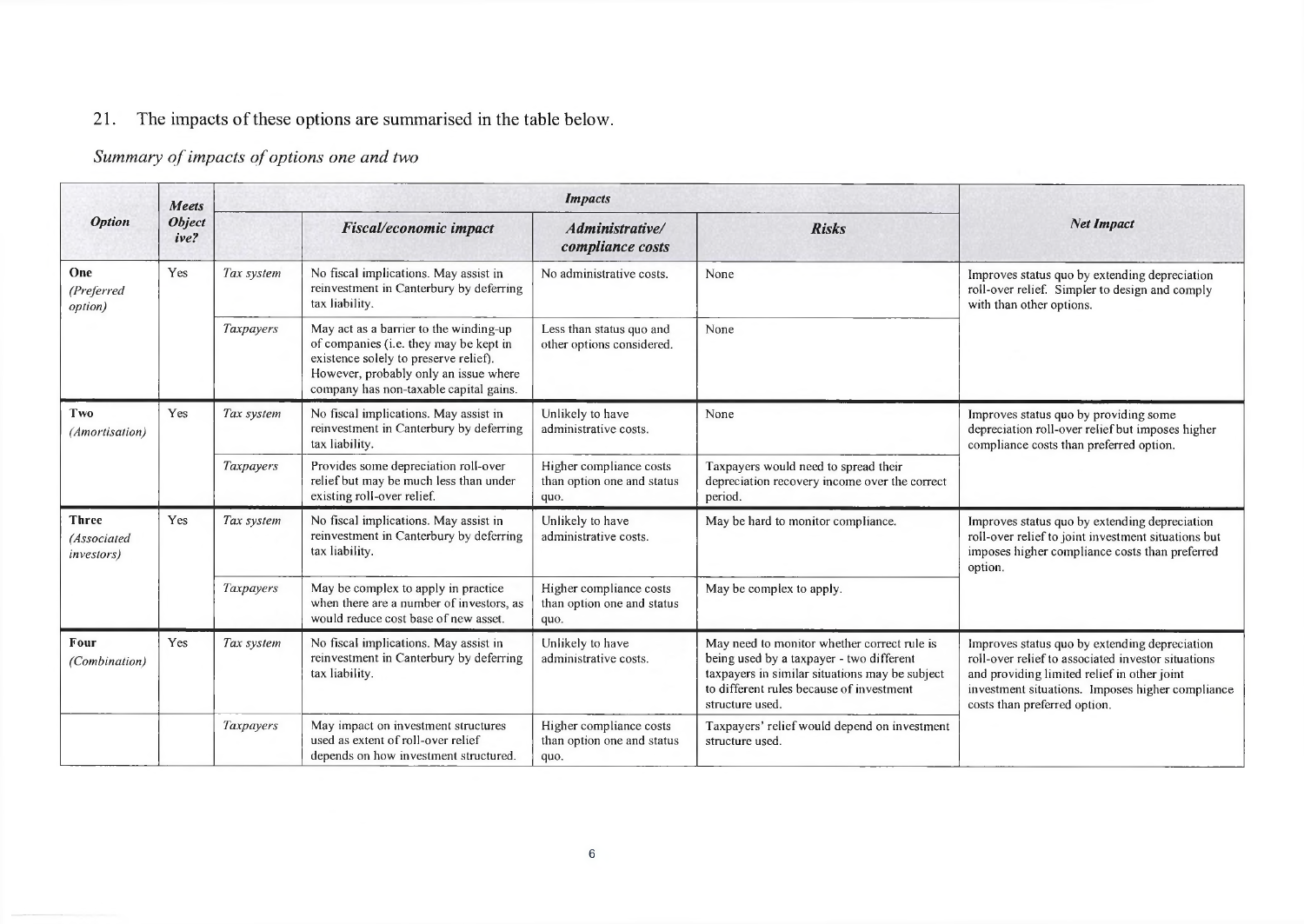### Social, environment or cultural impacts of all options

22. There are no social, environment or cultural impacts to the options considered to address any of these issues. The groups affected by the amendments proposed are taxpayers that have assets damaged by the Canterbury earthquakes.

### *Net impact of all options*

23. The net impact of all options is to extend roll-over relief for depreciation recovery income to investors who reinvest in Canterbury through pooling with other investors.

### **CONSULTATION**

24. The issues addressed by these amendments have been discussed with tax practitioners dealing with Christchurch-based clients. These practitioners also suggested solutions to the specific issues they were seeing in Canterbury, which have been incorporated into the proposed amendments.

25. Consultation was undertaken through a letter containing proposals circulated to interested parties. This group included representatives from all of the large accounting firms, and the New Zealand Institute of Chartered Accountants' tax advisory group. Written feedback was received from five firms, and officials also met or held telephone conferences with practitioners. Modifications were made to the options outlined above in response to feedback received from consultation.

26. CERA and the Treasury were consulted in the development of the proposals.

### **Summary of feedback**

27. The key feedback received was the need for simplicity, certainty and flexibility in the design of the rules.

### *I.* Extension of the 2015-16 time limit for Canterbury earthquake tax measures

28. Submitters unanimously supported the proposal to extend the time limit by three years, until the end of the 2018-19 income year. A few submitters suggested that this time limit could be reviewed closer to the end of 2018-19 to determine if a further extension is required. At this stage, there is no intention of reviewing the 2018-19 time limit unless a compelling reason to do so presents itself.

29. One submitter suggested that there should be some flexibility in the time limit, for example, by allowing taxpayers to apply to the Commissioner of Inland Revenue for an extension of time where they can show they will not complete rebuilding by the end of the 2018/19 income year. However, officials consider a problem with this approach is that it would place Inland Revenue in the position of assessing taxpayers' development plans, for which it does not have the relevant expertise or resource.

30. The proposal to combine an extension of the 2015-16 time limit with tightening the level of commitment that a taxpayer is required to demonstrate before being eligible to access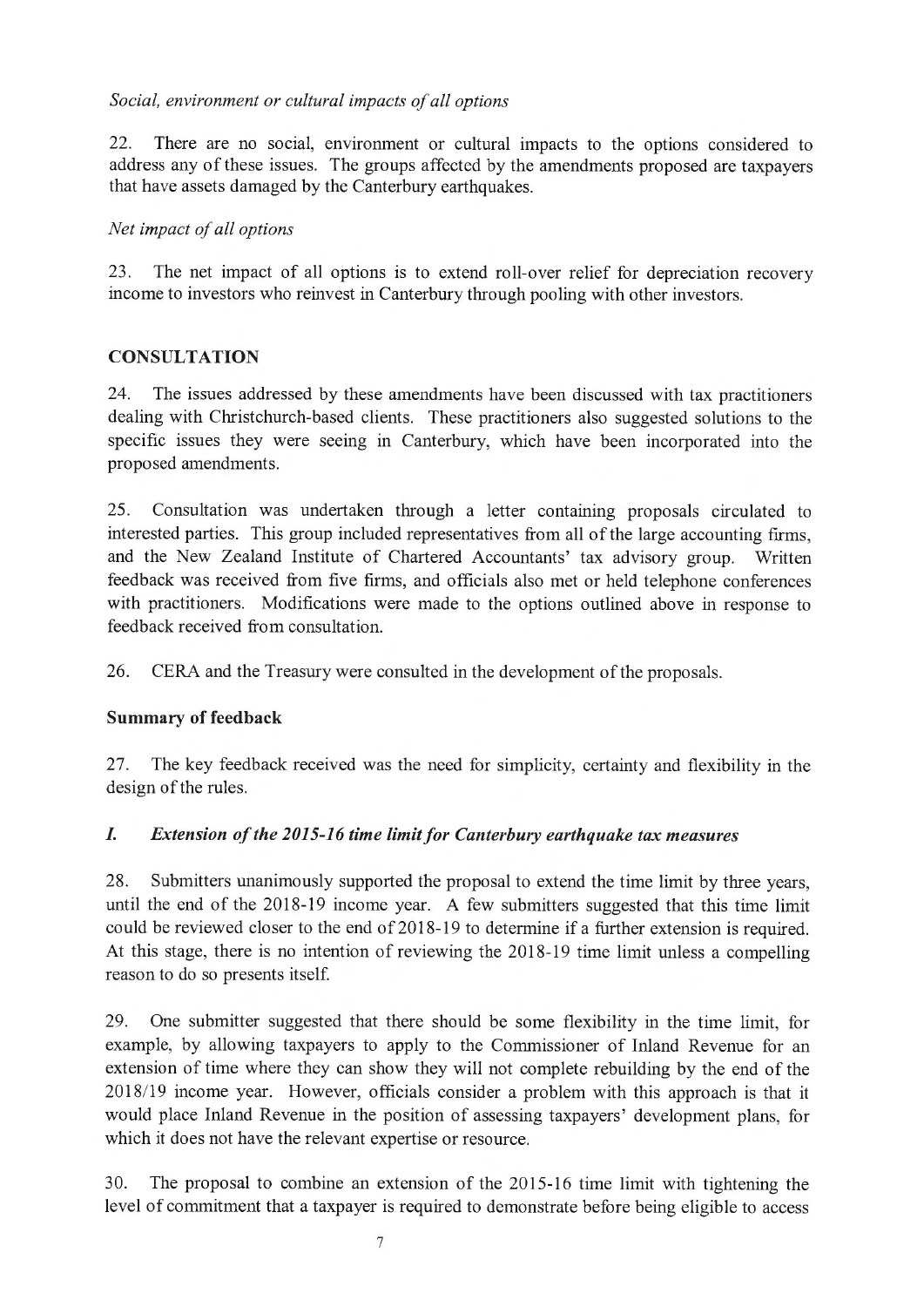depreciation roll-over relief for buildings was not consulted on due to time constraints. However, tax practitioners and taxpayers will have the opportunity to comment on this proposal through the select committee process.

31. A related issue was replacing the requirement in the existing depreciation roll-over relief rule that replacement property be "acquired" by the end of the time limit. Submitters generally favoured a lower threshold such as taxpayers having to show a "definitive commitment", such as entering into a binding contract and incurring some expenditure by the time limit. However, officials consider this might introduce more uncertainty into the current depreciation roll-over relief rule, e.g. taxpayers could be rolling depreciation recovery income into the cost base of a replacement asset without knowing its cost base with any certainty.

### *II.* Extension of depreciation roll-over relief to joint investment situations

32. A number of comments were received on proposals to extend roll-over relief to joint investment situations.

> *a. Extending roll-over relief to all qualifying joint investment situations (preferred option)*

33. There was general support for this approach as being fairer, simpler and more comprehensive than other options. One issue noted was the requirement that the original tax liability remain with the investor (rather than being transferred to the new entity undertaking the reinvestment) may act as a barrier to the winding up of companies (i.e. they may be kept in existence solely to preserve roll-over relief). However, this is likely to be an issue only where shareholders in a company want to wind up the company to access non-taxable capital gains held in the company.

## *b. Two separate rules - extending roll-over relief to associated investor* situations and amortisation over five year period for non-associated investor *situations*

34. While some submitters supported having two separate rules, others favoured a single rule. They noted (and officials agree) that it is better to have one rule that accommodates different investment structures. In particular, having two rules may create discrepancies in the treatment of different investment structures when, from a policy perspective, the two should be treated equally - for example, two cases where two investors combine to re-invest but in one case, the two investors are associated (e.g. are relatives) and so qualify for more generous treatment. In addition, this option poses a number of complex technical issues that would need to be carefully worked through.

35. In relation to the proposal to have a five year period for spreading depreciation recovery income, submitters generally favoured a ten year period instead. In addition, there was general feedback that a minimum level of investment may not be feasible in practice.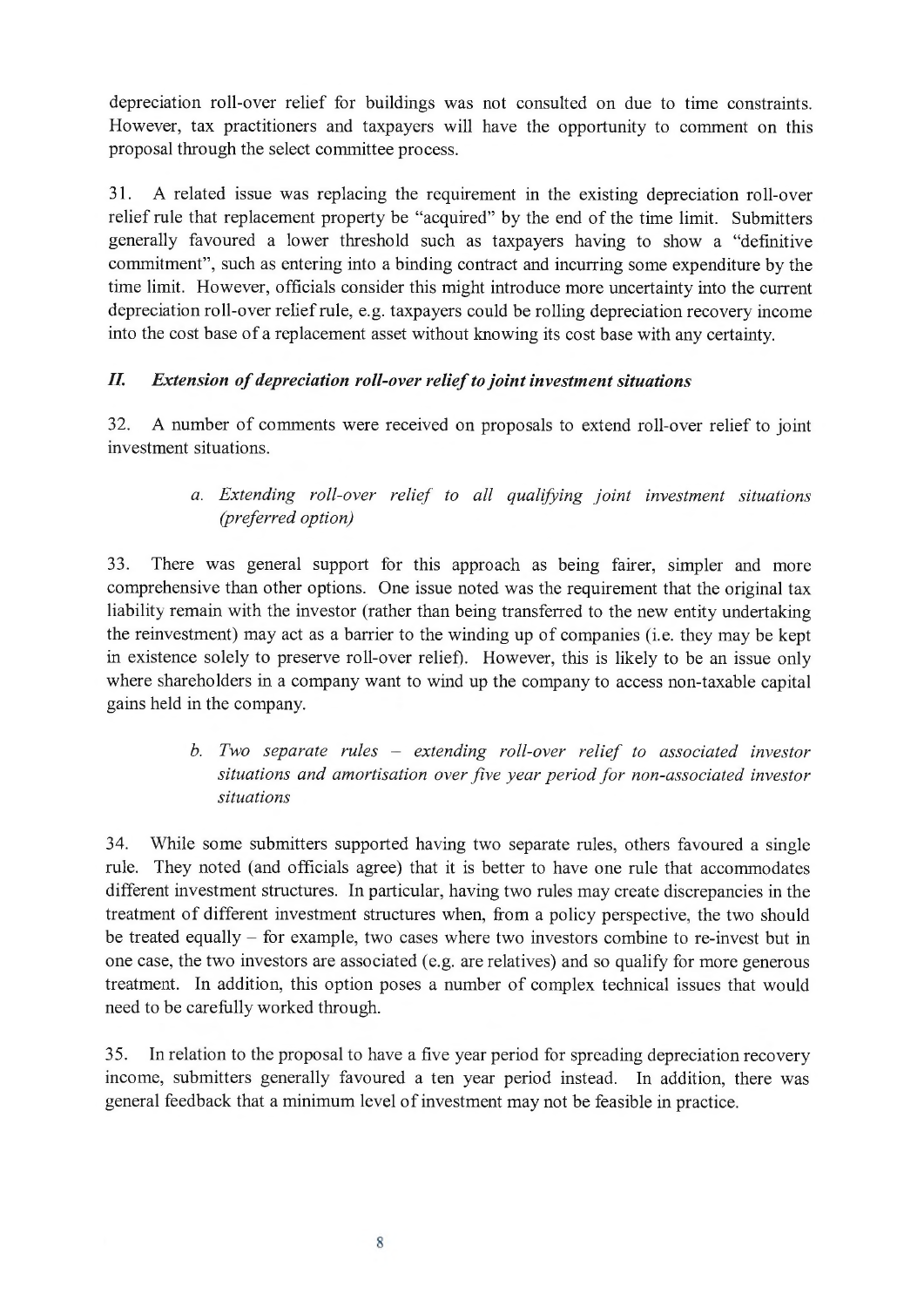### **CONCLUSIONS AND RECOMMENDATIONS**

### **I. Extension of the 2015-16 time limit for Canterbury earthquake tax measures**

Option one (three-year extension combined with requiring taxpayers to show a commitment by the end of the 2015-16 income year to rebuilding in order to access depreciation roll-over relief for buildings for the 2016-17 to 2018-19 income years) is the preferred option because it meets the objectives of providing more time for taxpayers to replace their damaged assets without facing unexpected and/or unfair tax consequences and of ensuring tax relief is only provided to those who are substantively committed to reinvesting in Canterbury.

36. This option involves requiring taxpayers to show a substantive commitment by the end of 2015-16 to acquiring a replacement building in Canterbury in order to access depreciation roll-over relief. Commitment could take the form of acquiring the relevant regulatory or planning consents by the end of 2015-16. Another option is that a taxpayer could demonstrate a substantive commitment commercially, such as by entering into binding contracts for the acquisition of a building.

37. This option improves the status quo by reducing compliance costs for taxpayers and providing tax relief for a longer period. The requirement for taxpayers to show a commitment to rebuilding by the end of the 2015-16 year should not impose higher compliance costs, as commitment would be demonstrated through steps that taxpayers need to undertake in the ordinary course of the rebuilding process.

38. Option two (extension by three years) is not favoured, as it would not meet the objective of ensuring tax relief is provided only to those taxpayers who evidence a real commitment to rebuilding in Canterbury.

39. Option three (extension by longer period) is not favoured because, while it also achieves the objective, officials consider it is preferable to have a slightly shorter time period, as it provides an incentive for investors to commence rebuilding sooner rather than later.

40. Option four (extension combined with loosening requirements) is not favoured because it may introduce uncertainty to the rules.

### **II. Extension of depreciation roll-over relief to joint investment situations**

41. Option one is the preferred option because it meets the objective of extending depreciation roll-over relief to ensure it is accessible to taxpayers seeking to rebuild in Canterbury but who are required to pool with other investors to invest in large building complexes. In addition, it meets the objective of ensuring that the original policy intent behind depreciation roll-over relief is maintained, namely, ensuring taxpayers do not have an unexpected tax liability in relation to assets destroyed by the earthquakes and assisting in the rebuilding of Canterbury.

42. This option means that depreciation roll-over relief will remain with the original owner of the damaged building. Depreciation recovery income will crystallise when:

- i. the original owner exits the joint investment entity or goes into liquidation or bankruptcy; or
- ii. the replacement asset is disposed of.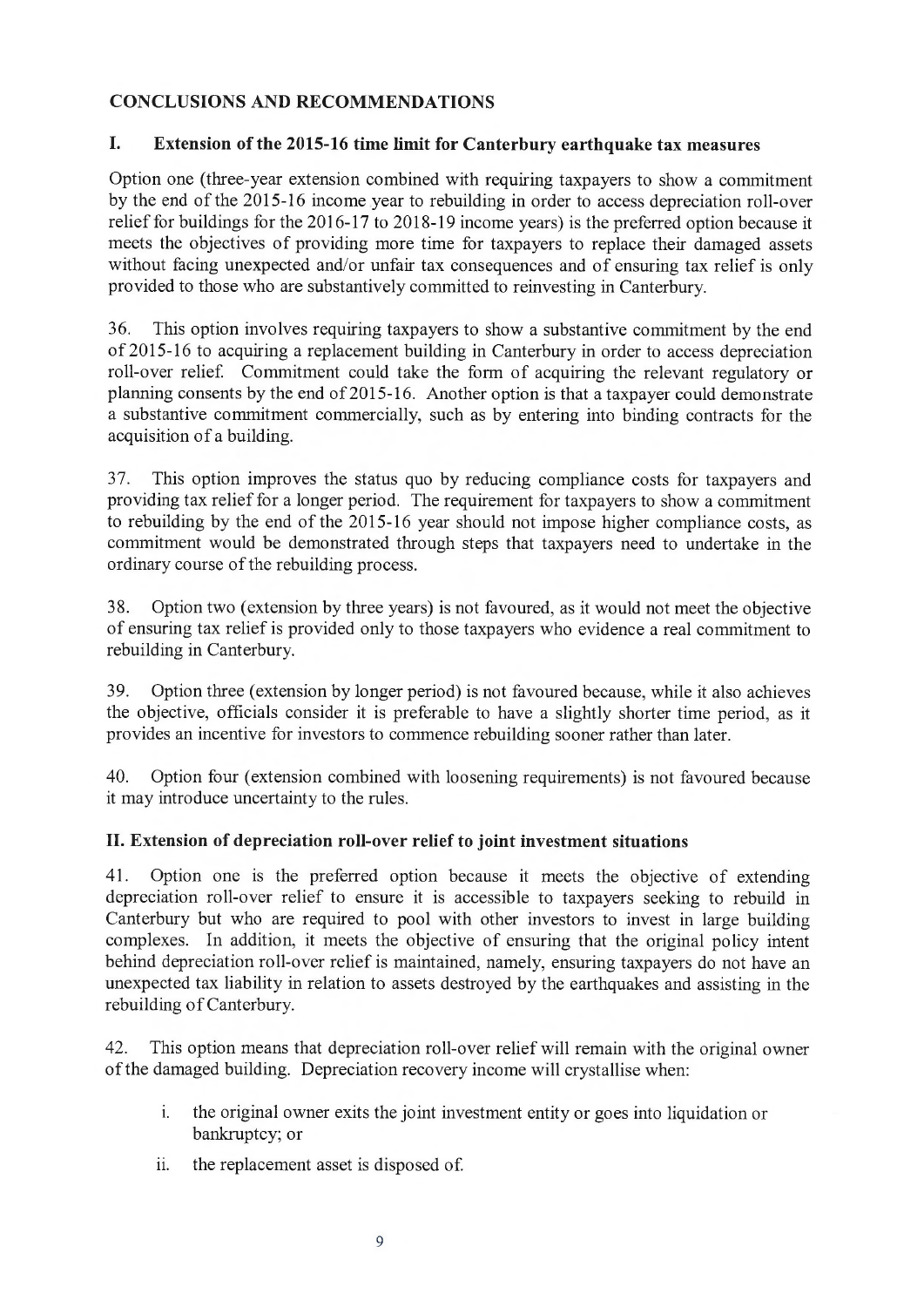43. The amount of depreciation recovery income that an investor can defer should be proportionate to the ratio of their share of the cost of the replacement asset compared with the original cost of their destroyed asset. For example, a person has depreciation recovery income of \$4 million for a destroyed building, which originally cost \$5 million. The person reinvests with three other investors into a company which acquires a replacement building at a cost of \$30 million. The person's share of the cost is 10 per cent, i.e. \$3 million. The amount of depreciation recovery income they could defer would be:  $\frac{2m}{5m} \times \frac{4m}{5m} = \frac{2.4 \text{ million}}{2}$ . The remaining \$1.6 million would be taxable.

44. The other options are not favoured as, while they would achieve the policy objective of extending depreciation roll-over relief provision to ensure it is accessible to taxpayers seeking to rebuild in Canterbury through joint investments, they are likely to be complex to apply and impose relatively higher compliance costs on taxpayers.

### **IMPLEMENTATION**

45. The amendment will be implemented through a Supplementary Order Paper to the Taxation (Annual Rates, Foreign Superannuation, and Remedial Matters) Bill this year. The amendment would apply for the 2010-11 income year and subsequent income years.

46. There should be no significant implementation issues with the amendment. Inland Revenue will communicate the change in rules through existing channels to taxpayers (such as the Tax Information Bulletin) and tax agents, including updating its guides.

47. Extending the time limit and extending depreciation roll-over relief will assist in reducing compliance costs to Canterbury taxpayers. The preferred options are targeted to resolve particular technical issues which have arisen because of the specific circumstances of the Canterbury earthquakes. Applying for depreciation roll-over relief is optional and applies only in limited circumstances and/or for a limited time period. Therefore, the potential impact should be confined to a relatively small group of taxpayers.

### **MONITORING, EVALUATION AND REVIEW**

48. Monitoring, evaluation and review of the extension of the time limit for Canterbury earthquake tax measures will be undertaken closer to the end of the proposed 2018-19 deadline.

49. There are no specific plans to monitor, evaluate and review the extension of depreciation roll-over relief to joint investment situations – however, we anticipate receiving informal feedback from tax practitioners familiar with the tax issues in Canterbury on the effectiveness of the measure. If any detailed concerns are raised, officials will determine whether there are substantive grounds for review under the Generic Tax Policy Process (GTPP).

50. In general, Inland Revenue monitoring, evaluation and review of new legislation takes place under the Generic Tax Policy Process. The GTPP is a multi-stage tax policy process that has been used to design tax policy in New Zealand since 1995. The final stage in the GTPP is the implementation and review stage, which involves post-implementation review of the legislation, and the identification of any remedial issues. Opportunities for external consultation are also built into this stage. In practice, any changes identified as necessary for